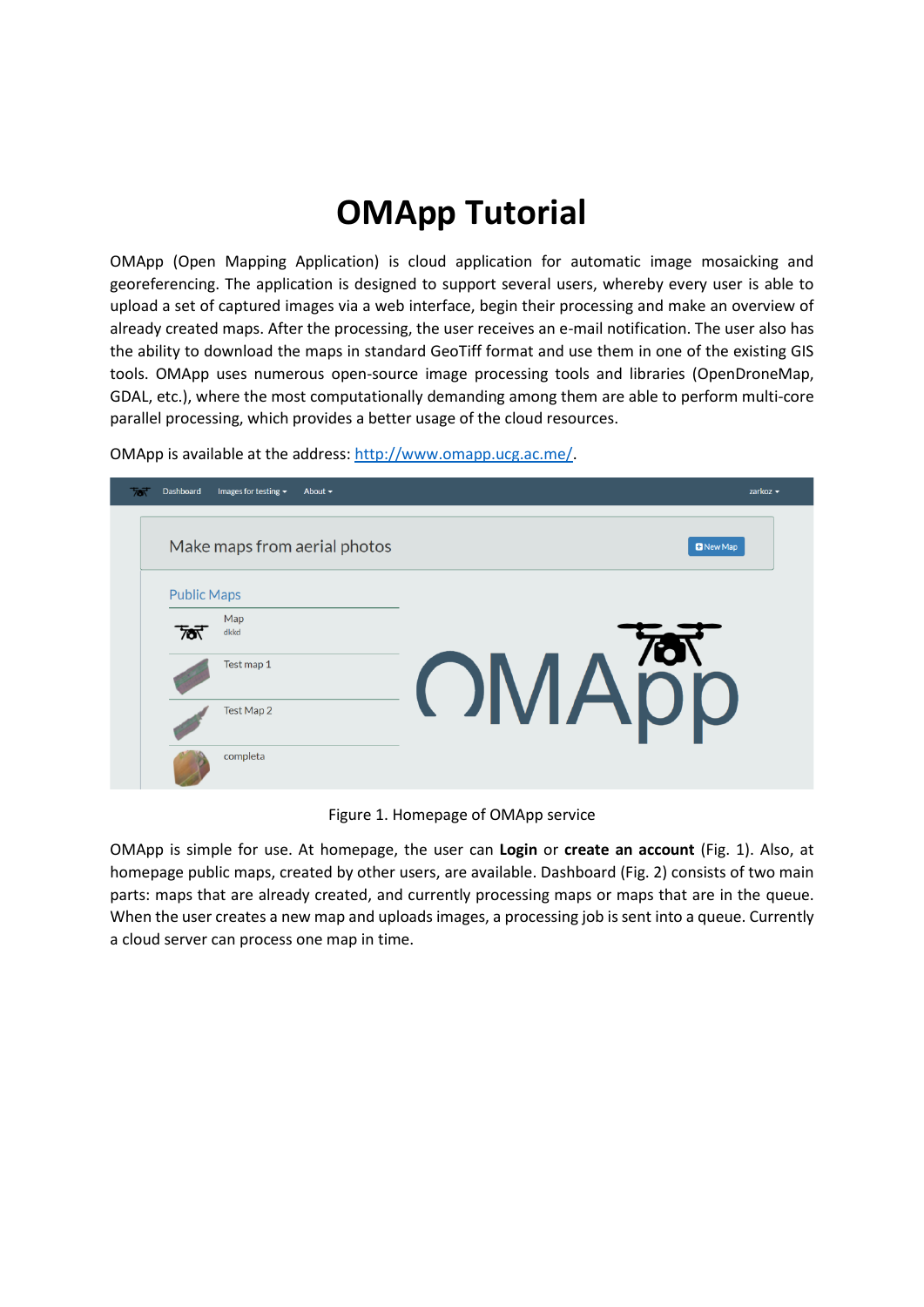| ᠯᢐᡕ | <b>Dashboard</b>      | Images for testing $\blacktriangledown$ | About $\sim$ |                                               |                                                    | zarkoz $\sim$    |
|-----|-----------------------|-----------------------------------------|--------------|-----------------------------------------------|----------------------------------------------------|------------------|
|     |                       | Dashboard                               |              |                                               |                                                    | <b>D</b> New Map |
|     | My Maps               |                                         |              |                                               | Processing                                         |                  |
|     | <b>কি</b>             | Map<br>dkkd                             |              | ▌ <sup>而</sup><br>∕                           | There are currently no processing maps to display. |                  |
|     |                       | Test map 1                              |              | ▌ <sup> </sup><br>$\mathcal{S}_{\mathcal{A}}$ |                                                    |                  |
|     |                       | Test Map 2                              |              | $\sqrt{a}$<br>$\mathcal{S}_{\mathcal{S}}$     |                                                    |                  |
|     |                       | Test Field 1                            |              | $\sqrt{a}$<br>×                               |                                                    |                  |
|     | $\mathbf{1}$<br>$\ll$ | $\vert$ 2<br>$\longrightarrow$          |              |                                               |                                                    |                  |

Figure 2. User Dashboard

To create a new map, the user should specify a name of map, its description, type of visibility (public or private) and finally upload images (Fig 3). When map processing is started, an e-mail notification is sent to the user. Also, the user is notified when map processing is finished.

| Map Info               |                                                     |
|------------------------|-----------------------------------------------------|
| Name of Map            |                                                     |
| <b>Map Description</b> |                                                     |
|                        |                                                     |
| <b>Visibility</b>      | <b>O</b> Public                                     |
|                        | $O$ Private<br>$\bigstar$ Add files<br>Upload files |

Figure 3. Interface for image upload

When the image processing has finished, the user is notified by e-mail. Depending on a number of uploaded images, the map processing can took up to two hours. Note that all images need to be geotagged. In order to test the services, some test images are provided to users (Dashboard).

Maps are visualized by mobile-friendly, open-source Leflet.js library. OMApp provides three types of maps: RGB, VARI (Visible atmospherically resistant index) and 3D.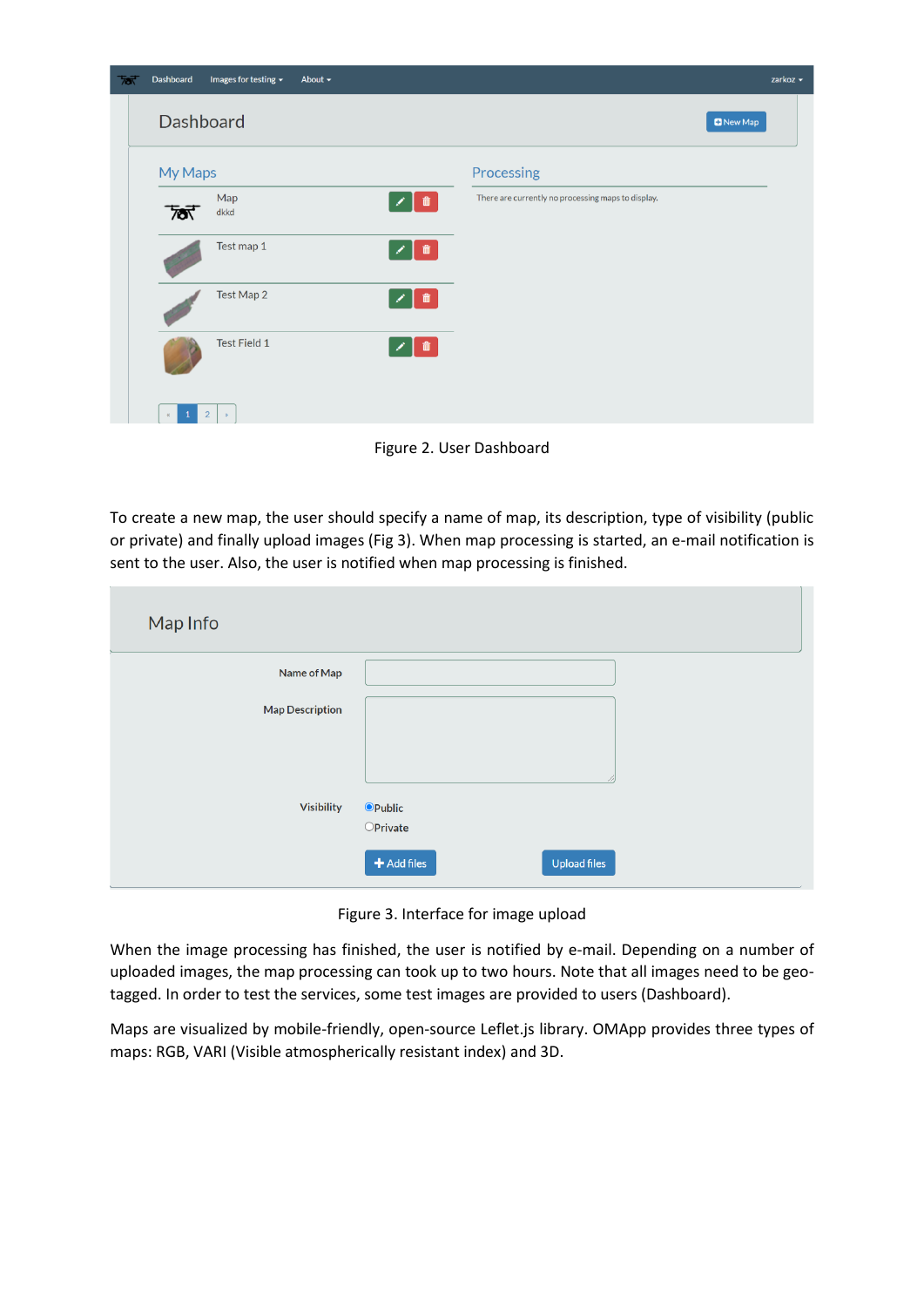

Figure 4. Example of the RGB map



Figure 5. Example of the VARI map